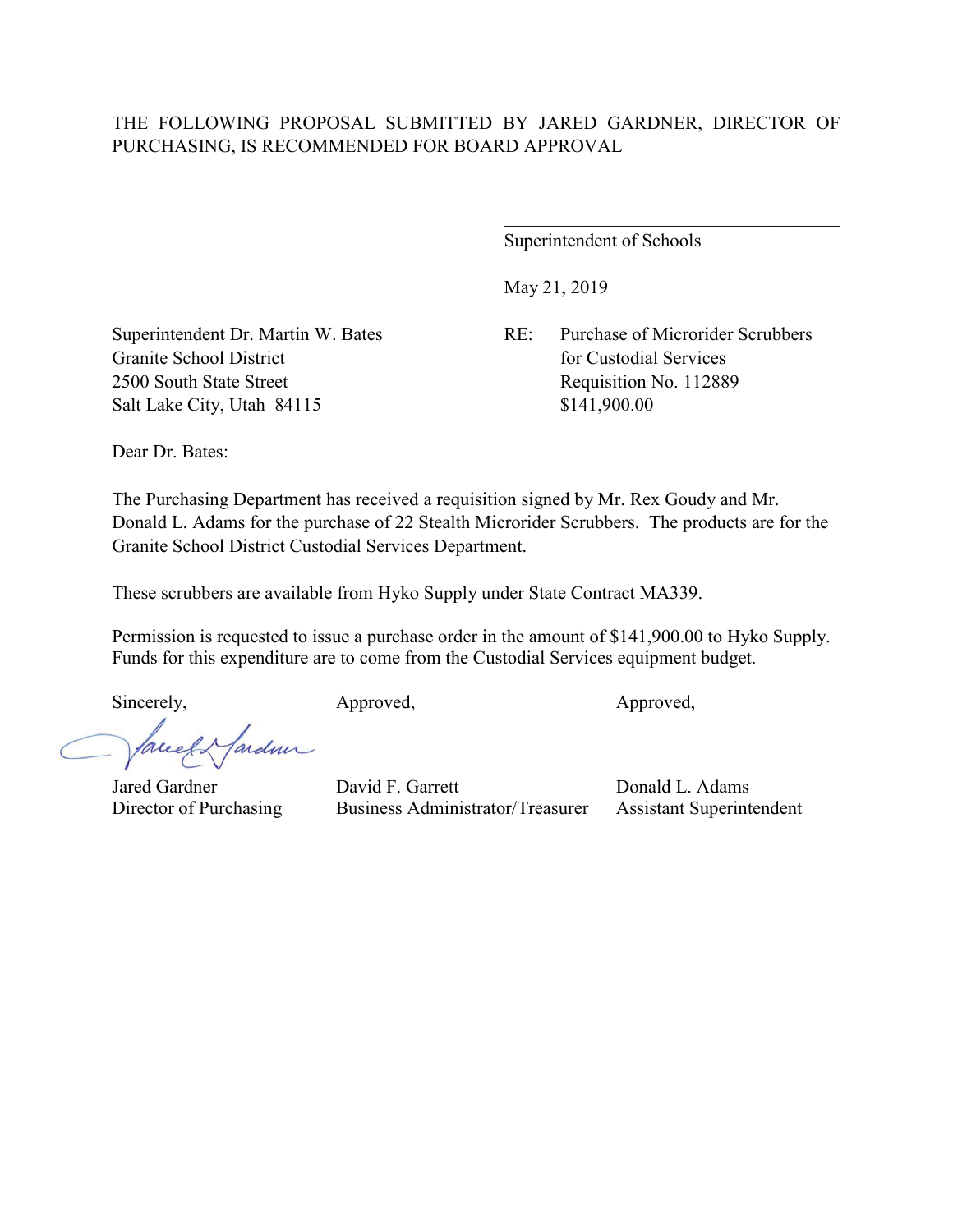Superintendent of Schools

May 21, 2019

Superintendent Martin W. Bates RE: Carpet Tile for Calvin Smith El Granite School District Requisition No. 112897

 $\overline{\phantom{a}}$ 

2500 South State Street \$60,866.74 Salt Lake City, Utah 84115

Dear Dr. Bates:

The Purchasing Department has received a requisition for the purchase of carpet tile for Driggs Elementary School. This requisition has been signed by Mr. Rex Goudy and Mr. Donald L. Adams.

This purchase is being made from Shaw Contract Group under District Contract SF19-201.

Permission is requested to issue a purchase order in the amount of \$60,866.74 to Shaw Contract Group. Funds for this expenditure will come from the custodial operation of building services budget.

Sincerely, Approved, Approved, Approved, Approved,

fardun meet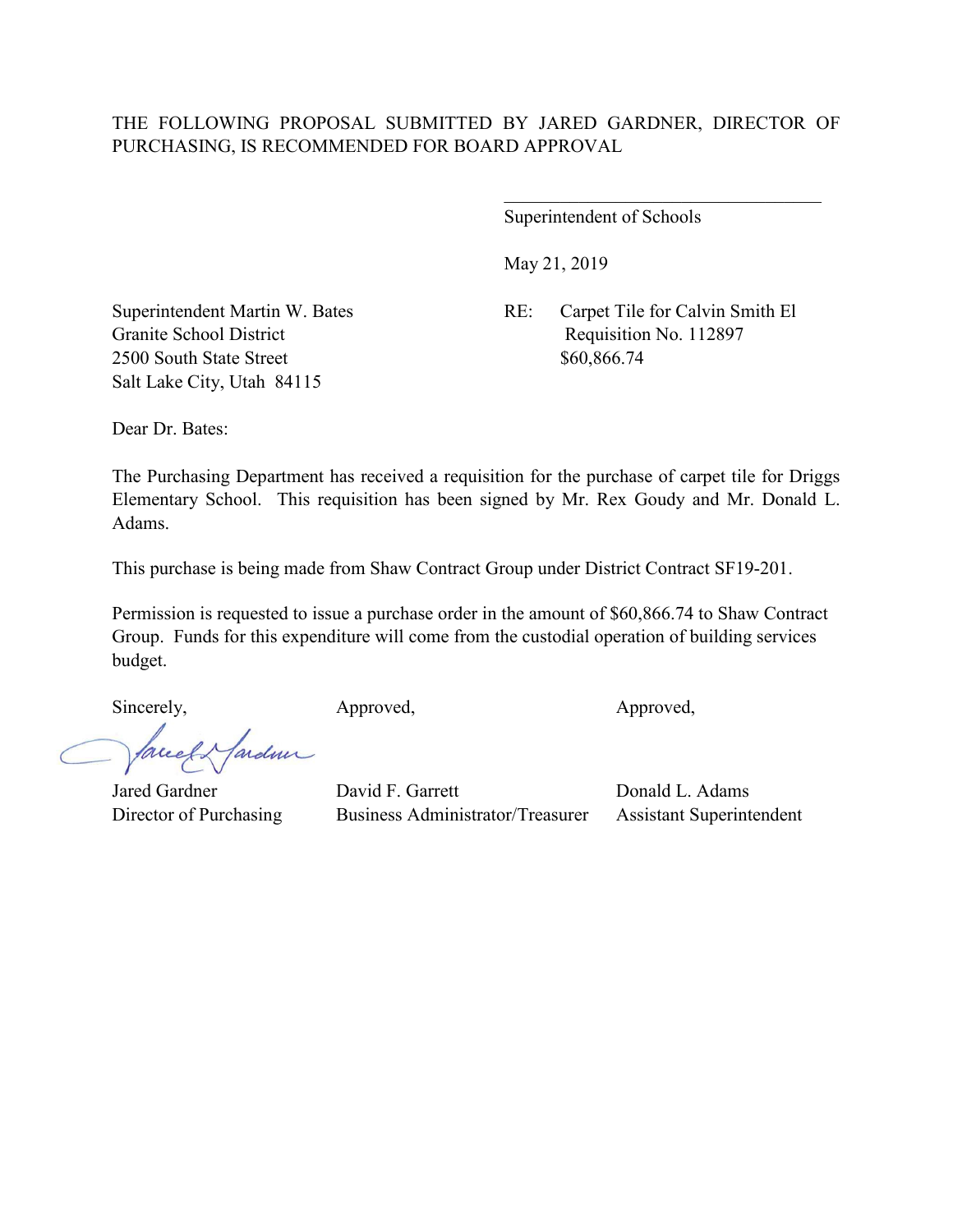Superintendent of Schools

May 21, 2019

Superintendent Martin Bates RE: Veeam Availability Suite Granite School District Requisition No. 673277

2500 South State Street \$59,312.00 Salt Lake City, Utah 84115

Dear Dr. Bates:

The above listed requisition was submitted to the Purchasing Department over the signatures of Mr. Dale Roberts and Ms. Linda Mariotti. This request is for Veeam Availability Suite software and maintenance (replaced CommVault Backup Software). This software is used to back up all district wide servers.

An Invitation for Bid (JF18-814) was previously published and awarded. This request is for continued maintenance and support.

We respectfully request approval to issue a purchase order to Summit Partners Utah LLC for \$59,312.00. Funds for this expenditure are to come from the Information Systems, Data Processing and Technical Service, Capital Outlay budget.

Sincerely, Approved: Approved: Approved: Approved:

ardmi Tareel

Jared B. Gardner David F. Garrett Linda Mariotti Director of Purchasing Business Administrator/Treasurer Assistant Superintendent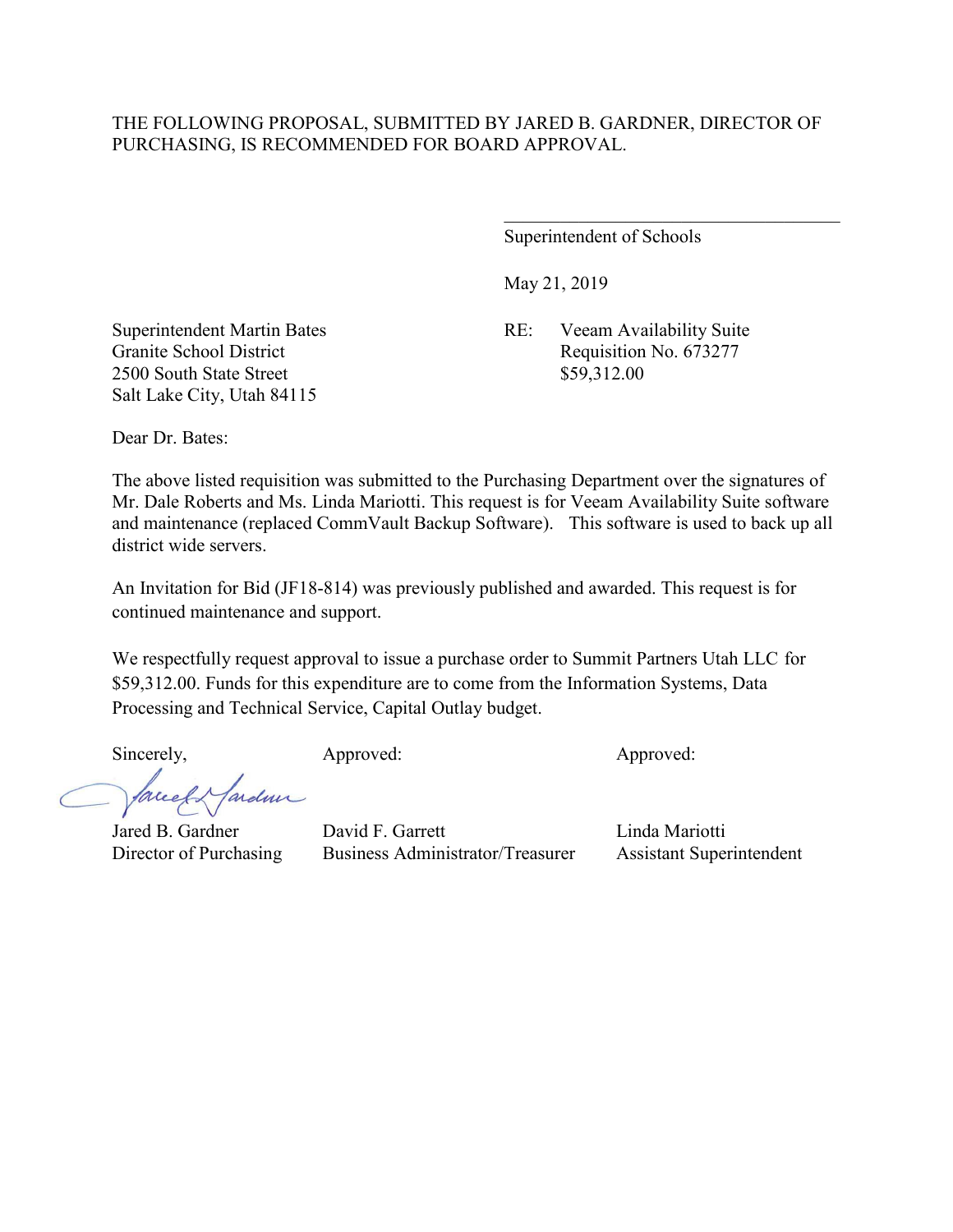Superintendent of Schools

May 21, 2019

Superintendent Martin Bates RE: Classroom Furniture 2500 South State Street \$226,247.31 Salt Lake City, Utah 84115

Granite School District Driggs Elementary School

Dear Dr. Bates:

At the request of Mr. Donald Adams, pricing was requested to furnish Driggs Elementary with new classroom furniture.

Utilizing the State of Utah Contract MA670, it has been determined that Hertz Furniture will provide product that meets the needs of our students at a price that meets our budget.

This letter requests permission from the Board of Education to issue a purchase order in the amount of \$226,247.31 to Hertz Furniture. Funds for this expenditure are to come from the Capital Outlay Budget.

facely farder

Sincerely, Approved: Approved: Approved: Approved: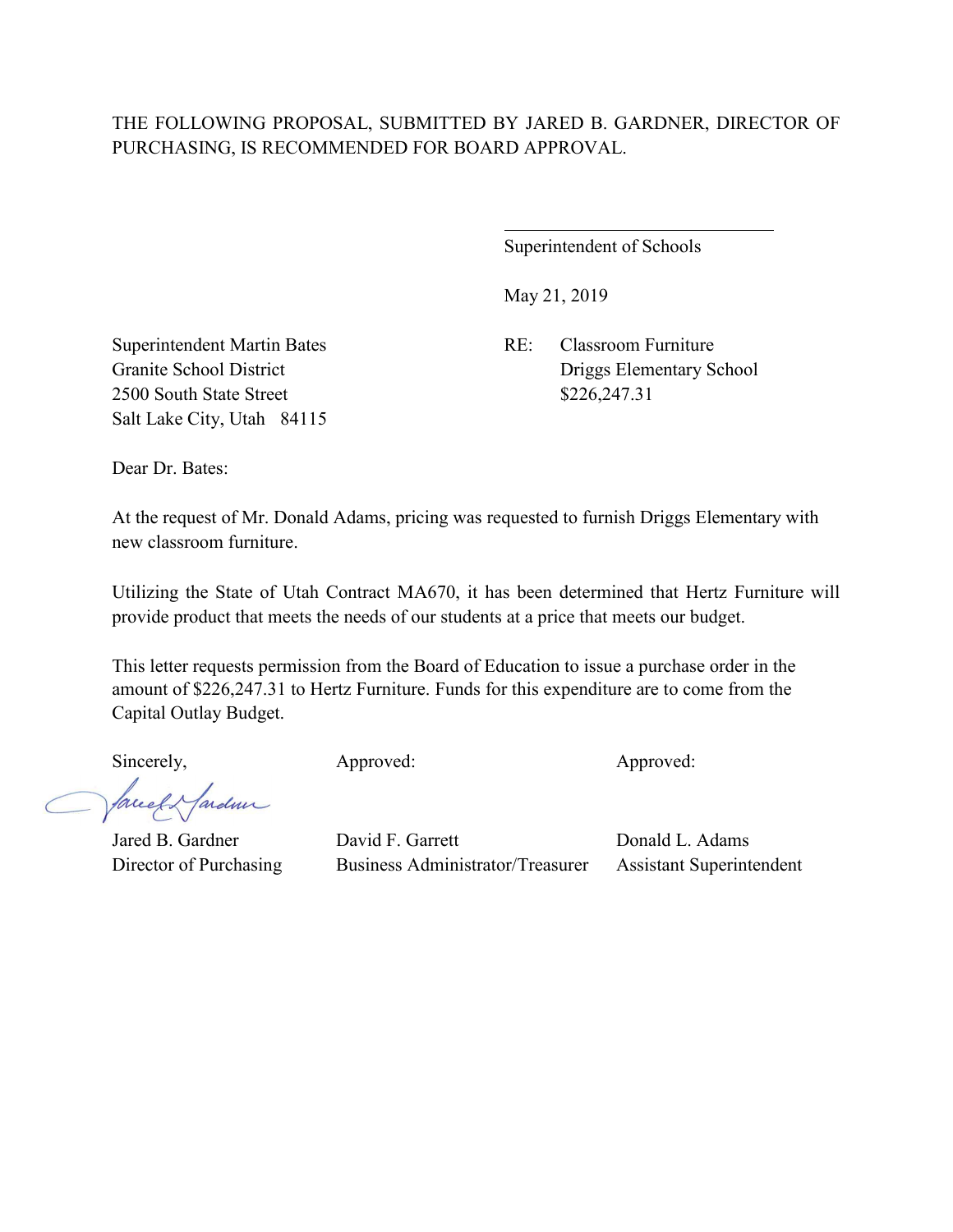$\overline{a}$ 

Superintendent of Schools

May 21, 2019

Superintendent Martin Bates RE: Classroom Furniture Granite School District Rosecrest Elementary School

2500 South State Street \$160,499.68 Salt Lake City, Utah 84115

Dear Dr. Bates:

At the request of Mr. Donald Adams, pricing was requested to furnish Rosecrest Elementary with new classroom furniture.

Utilizing the State of Utah Contract MA670, it has been determined that Hertz Furniture will provide product that meets the needs of our students at a price that meets our budget.

This letter requests permission from the Board of Education to issue a purchase order in the amount of \$160,499.68 to Hertz Furniture. Funds for this expenditure are to come from the Capital Outlay Budget.

facely farder

Sincerely, Approved: Approved: Approved: Approved: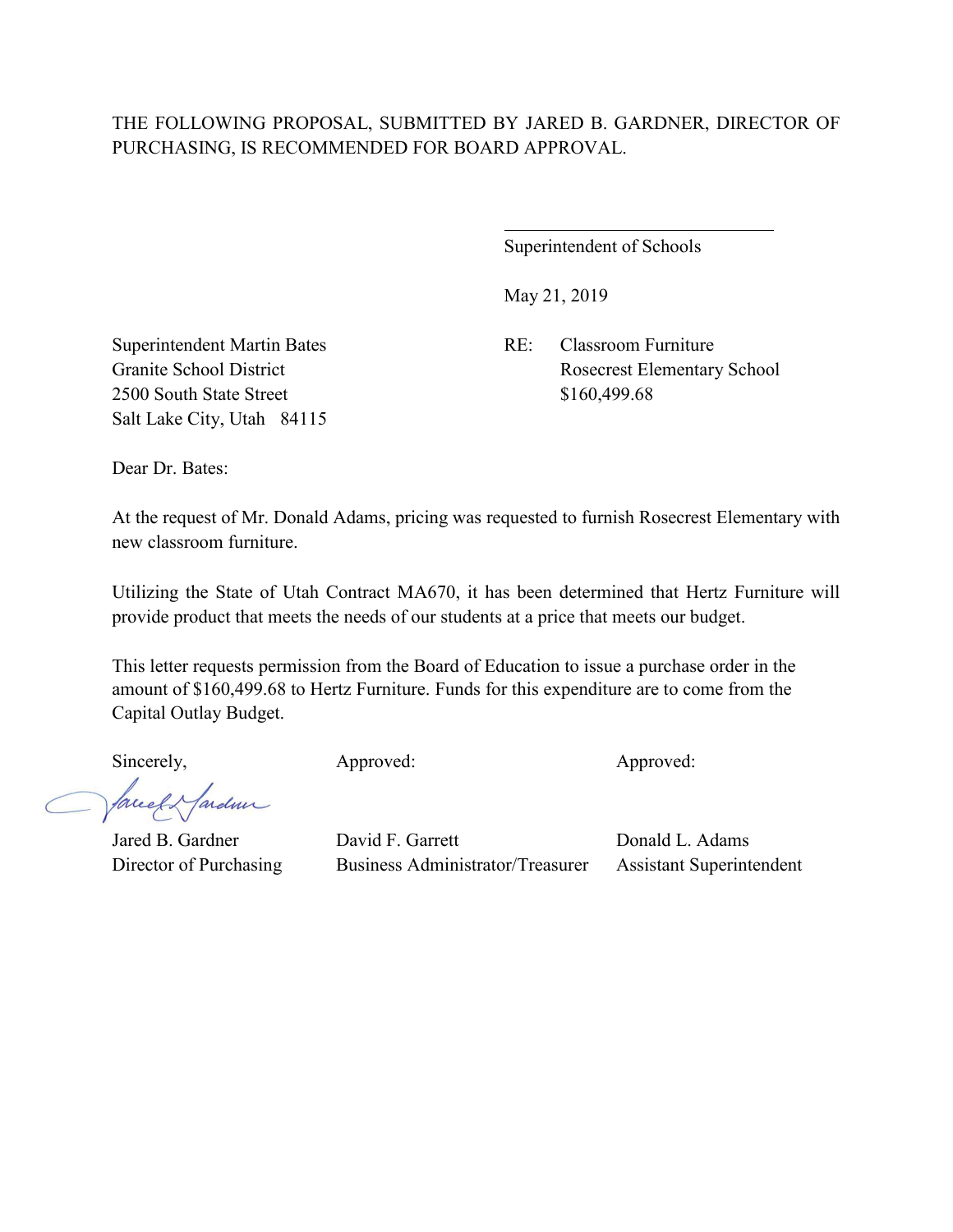Superintendent of Schools

 $\overline{\phantom{a}}$ 

May 21, 2019

Superintendent Martin W. Bates RE: Classroom Projectors Granite School District Requisition No. 673548 2500 South State Street Driggs Elementary Salt Lake City, Utah 84115 \$80,589.55

Dear Dr. Bates:

The Purchasing Department has received a requisition for the purchase of Epson projectors for Rosecrest Elementary classrooms. This requisition has been signed by Mr. Donald Adams.

All vendors holding a current State of Utah contract for integrated classroom and conference room products were solicited to provide pricing for the needed. Results are listed below.

| \$80,589.55  |
|--------------|
| \$92,800.00  |
| \$93,313.59  |
| \$104,458.00 |
| \$106,082.00 |
| \$109,875.20 |
| \$121,473.75 |
|              |

Permission is requested to issue a purchase order in the amount of \$80,589.55 to TV Specialists. Funds for this expenditure will come from the Capital Outlay Budget.

facely farden

Sincerely, Approved, Approved, Approved, Approved,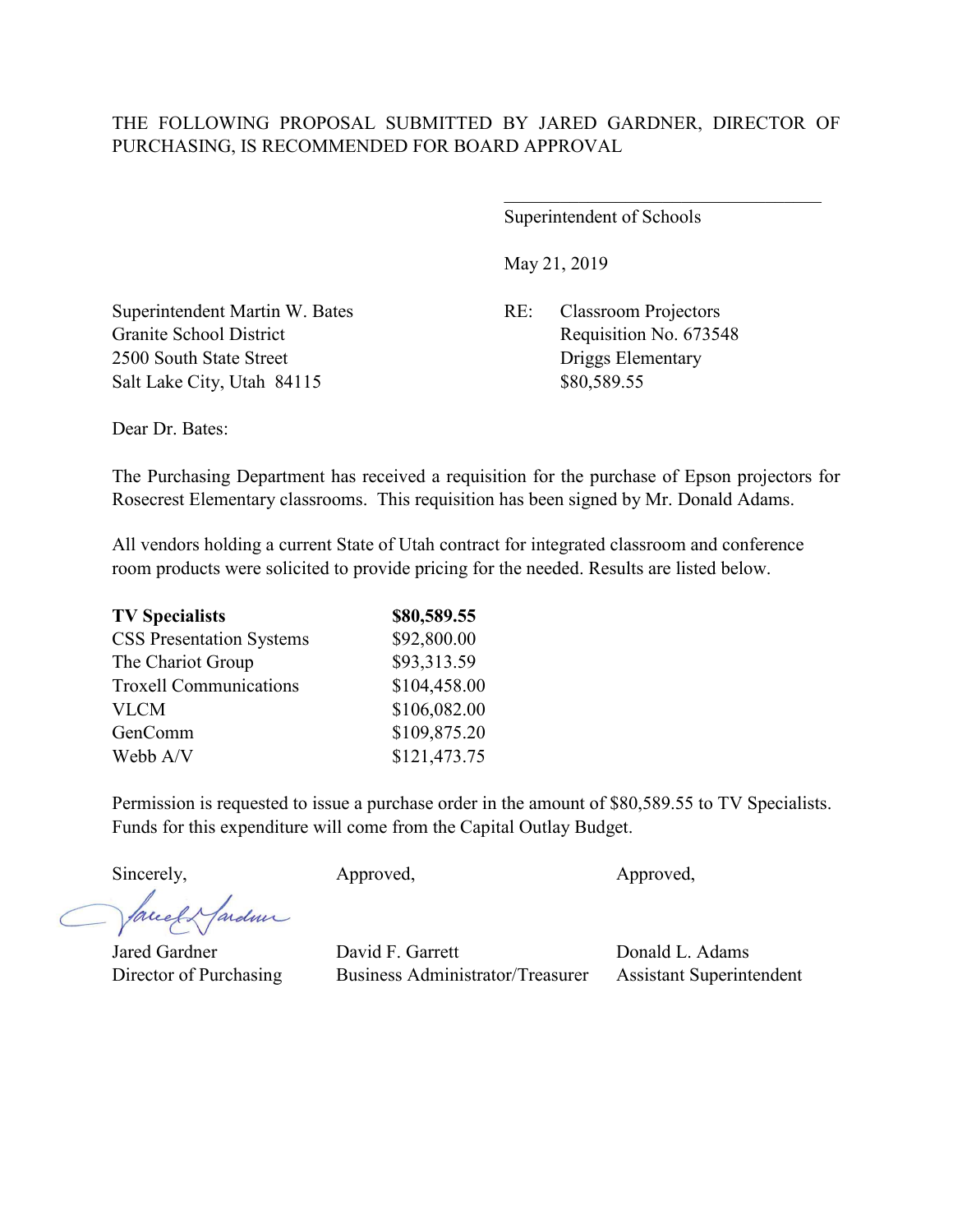Superintendent of Schools

 $\overline{\phantom{a}}$ 

May 21, 2019

Superintendent Martin W. Bates RE: Classroom Projectors Granite School District Requisition No. 673549 2500 South State Street Rosecrest Elementary Salt Lake City, Utah 84115 \$58,359.95

Dear Dr. Bates:

The Purchasing Department has received a requisition for the purchase of Epson projectors for Rosecrest Elementary classrooms. This requisition has been signed by Mr. Donald Adams.

All vendors holding a current State of Utah contract for integrated classroom and conference room products were solicited to provide pricing for the needed. Results are listed below.

| \$58,359.95 |
|-------------|
| \$67,200.00 |
| \$67,571.91 |
| \$75,642.00 |
| \$76,818.00 |
| \$79,564.80 |
| \$87,963.75 |
|             |

Permission is requested to issue a purchase order in the amount of \$58,359.95 to TV Specialists. Funds for this expenditure will come from the Capital Outlay Budget.

facely farden

Sincerely, Approved, Approved, Approved, Approved,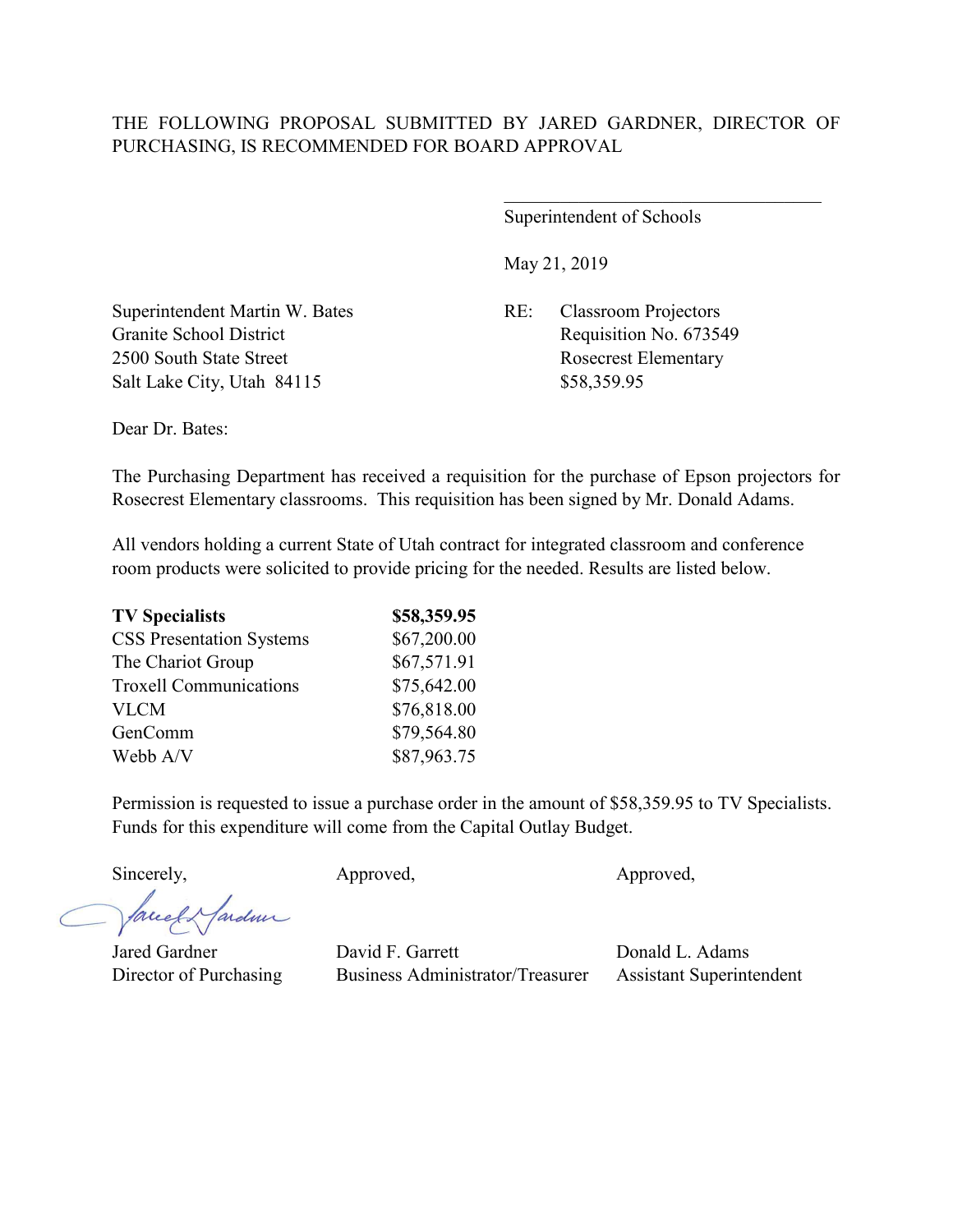$\overline{a}$ 

Superintendent of Schools

May 21, 2019

Superintendent Martin Bates RE: Office Systems Furniture Granite School District Information Systems

2500 South State Street \$59,738.49 Salt Lake City, Utah 84115

Dear Dr. Bates:

At the request of Mr. Donald Adams, pricing was requested to furnish & reconfigure the Information Systems department with systems furniture.

Utilizing the State of Utah Contract MA145, it has been determined that Henriksen Butler will provide product that meets the needs of our staff at a price that meets our budget.

This letter requests permission from the Board of Education to issue a purchase order in the amount of \$59,738.49 to Henriksen Butler. Funds for this expenditure are to come from the Capital Outlay Budget.

facely farder

Sincerely, Approved: Approved: Approved: Approved: